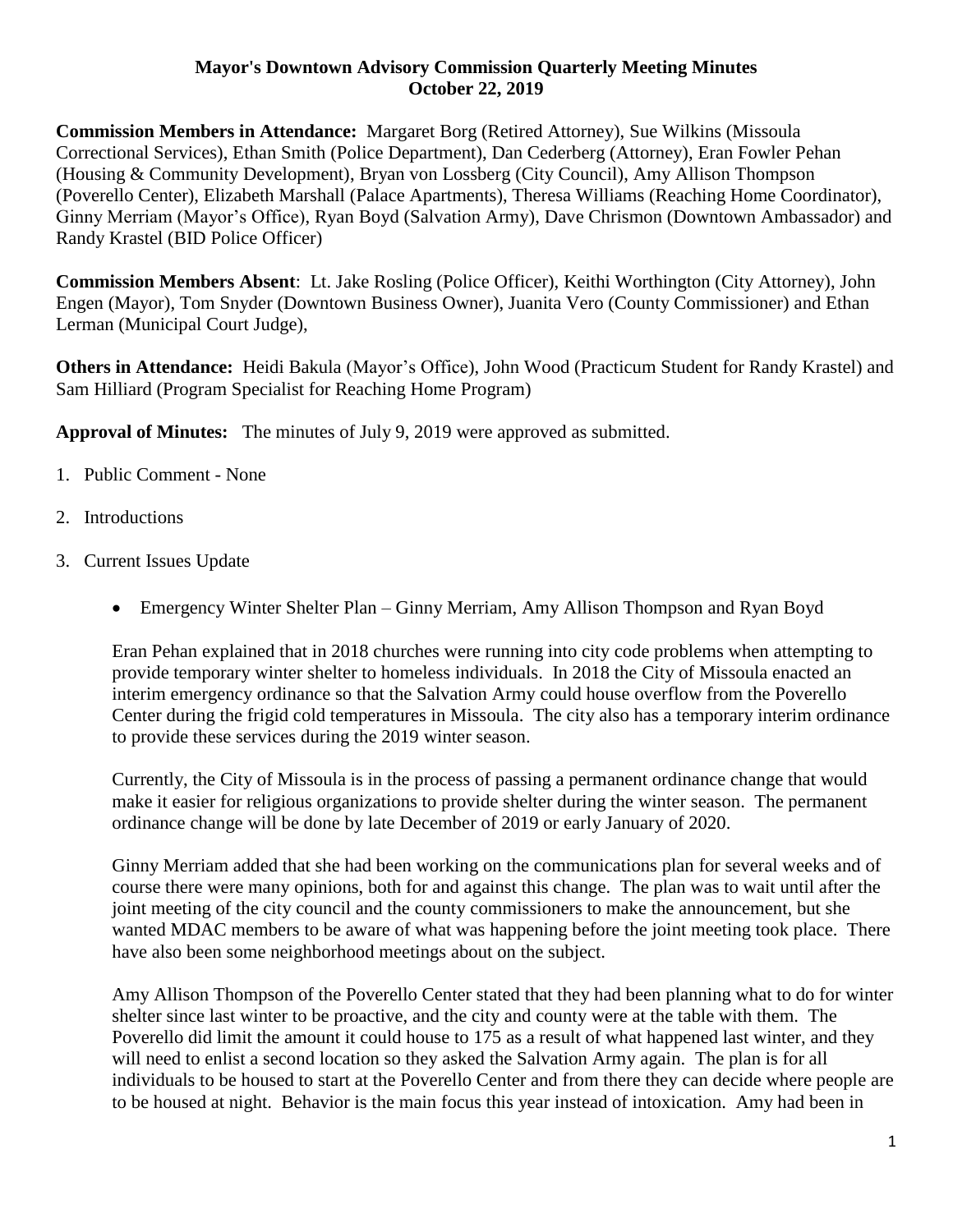conversations with the police department on what to communicate to neighbors near the Poverello Center and the Salvation Army. They still had to work out transportation between the two facilities. She knew they would need more blankets and towels.

Bryan von Lossberg added that the Missoula Interfaith Collaborative and the Union Gospel Mission were working on a transportation plan.

Ginny asked Amy how planning differed from last year. Amy said that there was not much planning done in 2018. This year they were coming up with internal processes to make it a smoother process and they were training their staff to be more prepared. The Poverello Center was lowering barriers and providing 140 beds at the Poverello Center and 50 beds at the Salvation Army.

Bryan recommended that Amy talk about the funding contributed, the coordination of space and the lowering of barriers when she spoke at the committee of the whole meeting. These were all key factors to mention at the meeting.

Eran Pehan added that the City of Missoula was contributing \$50,000 and Missoula County was contributing \$20,000 for the additional services. St. Patrick Hospital and Community Hospital were also being asked to make a contribution because of the \$40,000 gap in funding the winter shelter. Amy added that most of the funds needed were for staffing, eleven full-time staff members would be needed. The Poverello Center still had \$10,000 in its building reserve for repairs at the Salvation Army, transportation costs and liability insurance. This would be a short term solution until 2022 when the new Trinity Center would be ready.

Dave Chrismon asked Amy if the Poverello Center would be considered low barrier for the winter season. Amy said that they would focus on a specific time period and not temperature and consider behavior to determine a person's eligibility.

Ginny asked if there were any concerns raised at the Monday night city council meeting. Amy responded that there was quite a bit of concern, but it was over things that were already raised as concerns such as people in the garbage, defecation, pretty much the regular things she was used to hearing about. Ryan Boyd from the Salvation Army added that management at the Corso Apartments were not very excited about it, but others felt it was a good solution since it would be behavior based.

Amy explained that the store managers at the Good Food Store were discussing it and would meet again the following week about concerns and challenges with the Salvation Army hosting folks. The Good Food Store was excited that the Homeless Outreach Team (HOT) dropped by to discuss concerns with them.

Eran also stated that the outreach was super impressive. Bryan thought that they should share that information with council, they explored many ideas that did not pan out. It took time but they left no stone unturned. He was deeply thankful to the MDAC members for their work on the project.

Bryan asked Randy Krastel and Ethan Smith if they had anything to add. Ethan thought that the staff needed de-escalation and safety training since the staff had such a terrible time last year. Amy stated that the Poverello Center was holding de-escalation training the following week for the staff.

Bryan also thought that they needed a plan for all the agencies involved to touch base somehow. Amy agreed and said that they could report information at the regular neighborhood meetings. Eran thought